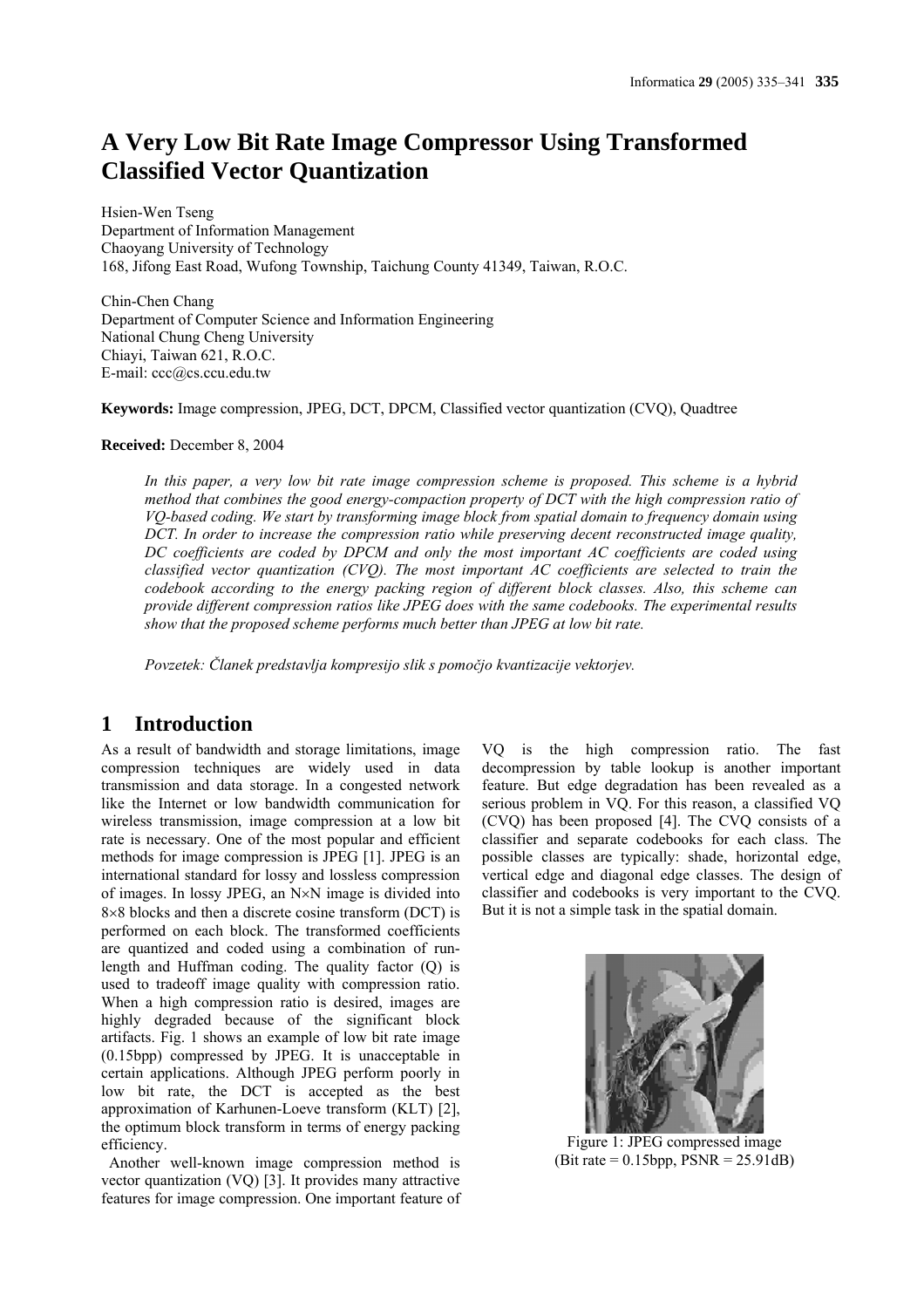Several papers [5-7] have proposed CVQ in the transform domain, which are simpler and outperform CVQ in the spatial domain. But they are not as good as JPEG. Meanwhile, in order to minimize the distortion, they have to adopt small block size  $(4\times4)$  or use the DCT block partition schemes to partition the big block  $(8\times8)$ into the zonal bands. In this paper, we propose a new scheme to raise the compression ratio by choosing the most important coefficients in the different classified classes, so that reduce the complexity of training codebook and decrease the codebook size. The new scheme is based on the transform domain CVQ, for this reason, it will be called transformed classified vector quantization (TCVQ). Our study will focus on the classifier, the codebook design, and the selection of code vector, as they are very important for reconstructed image quality to preserve the significant features in the image. In addition, we will make the TCVQ provides different compression ratios. Just like the JPEG, one parameter Q (quality factor) specified by the user is used to tradeoff image quality with compression rate.

This paper is organized as follows. Section 2 describes the fundamental concept of DCT and CVQ. The proposed TCVQ scheme is discussed in Section 3. Finally, experimental results are given in Section 4, and conclusions are presented in Section 5.

### **2 DCT and CVQ**

#### **2.1 DCT**

There are many transform schemes that transform a set of pixels from their normal spatial representation to a frequency domain. Some of these include Karhunen-Loeve Transform (KLT), Discrete Fourier Transform (DFT), and Discrete Cosine Transform (DCT). Among these, DCT is widely used for image compression because it provides a good energy-compaction property. The DCT transformation generally results in the signal energy being distributed among a small set of transformed coefficients only. In general, image compression method like JPEG uses quantization to discard the transformed coefficients with the least information. Quantization usually results in some distortion of original image. However, this distortion can be controlled within an acceptable level.

Given an image consisting of the N×N pixels *f(x,y)*, its two-dimensional DCT produces the N×N array of numbers  $F(i,j)$  given by

$$
F(i,j) = \sum_{x=0}^{N-1N-1} 4f(x,y) \cos\left(\frac{(2x+1)i\pi}{2N}\right) \cos\left(\frac{(2y+1)j\pi}{2N}\right),
$$

where  $0 \le i, j \le N-1$ . The JPEG standard divides the entire image into 8×8 blocks and then performs a twodimensional DCT on each block. In the DCT matrix, the coefficient  $F(0,0)$  is called the "DC coefficient," and the remaining 63 coefficients are called the "AC coefficients." The image information (energy) is usually concentrated in the low frequency region (the top left corner). The high frequency region is located in the bottom right corner. Here are some examples of the results of applying the DCT to different class blocks [8].

- A shade block produces a DCT matrix with energy concentrated in the top left corner.
- A horizontal edge block produces a DCT matrix with energy concentrated in the left side.
- A vertical edge block produces a DCT matrix with energy concentrated in the upper side.
- A diagonal edge block produces a DCT matrix with energy concentrated in the diagonal region.

### **2.2 CVQ**

Edge is a very significant feature perceptually in an image. A truthful coding that preserves the edge information is of importance. Unfortunately, edge degradation has been revealed as a serious problem in VQ. This is because the codebook design is based on conventional distortion measure such as the mean square error (MSE). The MSE is the square of the Euclidean distance between input vector and output vector. The best-matched code vector is chosen using a minimum MSE value. However, in the edge blocks, the pixel values vary quickly from pixel to pixel, the MSE hardly possesses any edge preserving property. Edge degradation then happens.

In order to alleviate the edge degradation in conventional VQ, a classified VQ (CVQ) was introduced by Ramamurthi and Gersho [4]. In CVQ, the image is divided into blocks, and the blocks are classified into various classes. Then the blocks belonging to a class are coded only with code vectors belonging to the same class in order to preserve the perceptual feature associated with each class. Various codebooks are designed for each class, so as to preserve the perceptual feature associated with each class. The block diagram of CVQ is shown in Fig. 2.



Figure 2: The block diagram of CVQ

Needless speaking, the classifier which classifies the image blocks, is important to the CVQ. However, the design of classifier based on edge detection in the spatial domain is not a simple task, because it usually is interfered by the image background. But by taking advantage of the good energy-compaction property of the DCT, we can simplify the block classification problem.

In [9], Kim et al. proposed an image coding scheme which employs both the DCT and the CVQ. An input image is divided into 4×4 blocks, and the blocks are transformed using the DCT and are classified into four edge-oriented classes. The classification employs one appropriate threshold T and two most important AC coefficients  $F(0,1)$  and  $F(1,0)$ . If  $F(0,1) < T$  and  $F(1,0) <$ T, then the block is classified into the shade block. Otherwise, if  $F(0,1) \geq T$ ,  $F(1,0) \geq T$ , and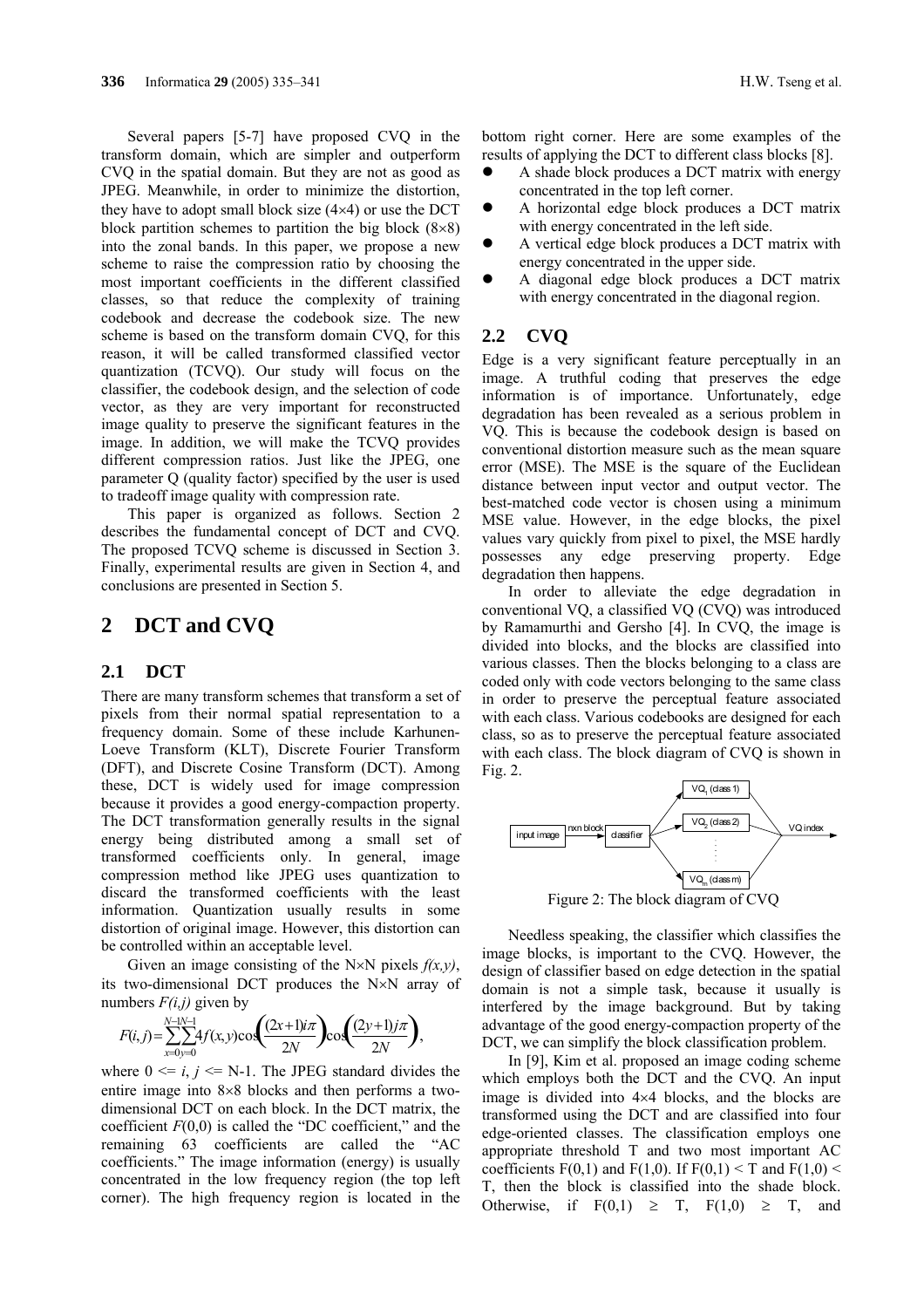$max(F(0,1),F(1,0))/min(F(0,1),F(1,0)) < 2$ , then the block is classified into the diagonal edge block. In case the above two conditions are not met and  $F(1,0) \geq F(0,1)$ , then the block is classified into the horizontal edge block. Otherwise, the block is classified into the vertical edge block. Besides, four weighted tree-structured codebooks according to the four classes are designed by using the binary tree-structured self-organizing feature maps (BTSOFM) [10]. The BTSOFM is a modified tree search vector quantization (TSVQ) [11]. Unlike the conventional TSVQ, which has the 16-dimensional

intermediate codevectors throughout the tree, the dimension of the intermediate codevectors in Kim et al.'s scheme varies from 1 to 16 as it goes down the tree. The dimensional reduction results from the characteristics of the DCT coefficients and the edge-oriented classification. By applying only most important DCT coefficients to be coded to the input of the tree, they can yield significant reduction of computation. Hence a high speed vector quantization with good reconstructed image quality is proposed.



Figure 3: The block diagram of TCVQ

# **3 TCVQ**

Kim et al. [9] exploit the DCT, the CVQ, and the TSVQ for fast encoding, whereas we will utilize the DCT and the CVQ for low bit rate coding. The proposed transformed classified vector quantization (TCVQ) is a hybrid image compression method that employs the energy-compaction property of DCT and the high compression ratio of CVQ. The quality factor (Q) is specified by user to tradeoff image quality with compression ratio. In order to achieve high compression ratio, the TCVQ uses two stages of compression. In the first stage, image is transformed from the spatial domain to the frequency domain and then quantized. These quantized nonzero AC coefficients are compressed again using the CVQ in the second stage.

Fig. 3 shows the block diagram of the TCVQ. The main TCVQ compression steps are outlined below, and some critical steps are then described in detail later.

1. The image is divided into 8×8 blocks. Each block is separately transformed using DCT. The transformed coefficients are then quantized to eliminate the high-frequency components. This elimination will not lead to significant degradation on image because the high energy components will be concentrated in the low frequency region. It also reduces the dimension of transformed coefficients

and helps us to lower the vector size of codebook later. This quantization is done in the same way JPEG is, so we use the default quantization table of JPEG. Meanwhile, the quality factor (Q) is specified by the user, which is used to tradeoff image quality with compression ratio.

- 2. The DC coefficient is proportional to the average of the block entries. Experience shows that in a continuous-tone image, the DC coefficients of adjacent blocks are close, so we encode the DC coefficients using DPCM. It outputs the first coefficient, followed by differences of the DC coefficients of consecutive blocks.
- 3. As for the AC coefficients, most AC coefficients are zeros after being quantized. Here, we define "AC zero block" as an 8×8 block, which only contains zeros in AC coefficients. The residual blocks are defined as "AC nonzero blocks." These "AC zero blocks" are not necessary to encode, but remember its position in image only. If we label the "AC zero block" with "0" and the "AC nonzero block" with "1", we can get a bitmap table to represent the image. This bitmap table is then encoded using quadtree compression and sent to the decoder as side information for the reconstruction of image.
- 4. The "AC nonzero blocks" are encoded using CVQ.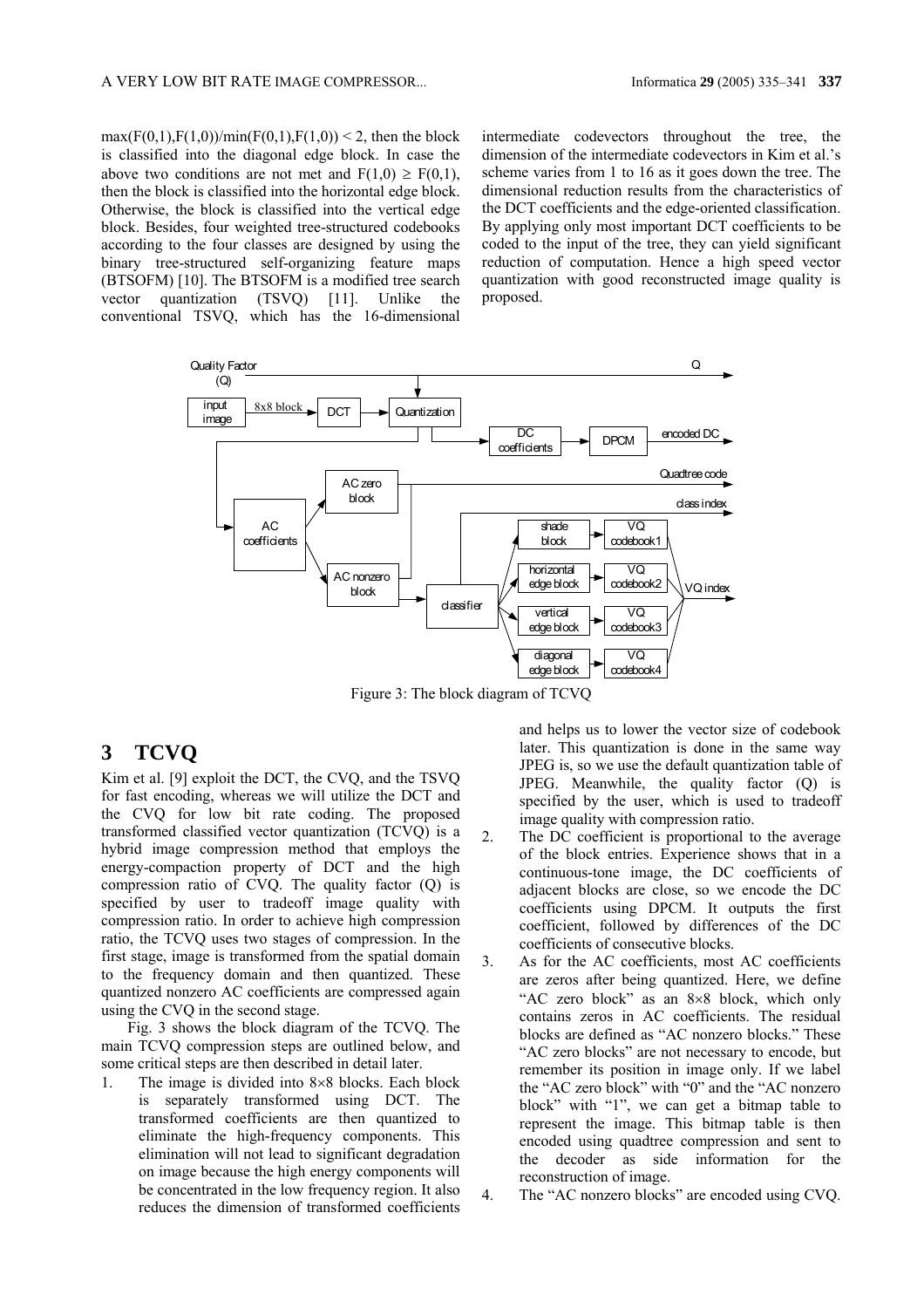Each "AC nonzero block" is classified into one of four classes: shade block, horizontal edge block, vertical edge block, and diagonal edge block. Here, we use a simple classification algorithm, which is modified from the algorithm proposed by Kim et al [9]. Our algorithm employs eight AC coefficients of the input block as edge oriented features. We will describe it in detail later. Now the codebooks for these "AC nonzero blocks" are separately designed according to various classes. We employ four different codebooks, each designed for one of four classes. The four codebooks have different vector and codebook sizes according to the properties of different classes. We will also discuss the design of codebook in detail later.

5. The last step integrates all the information (encoded DC, Quadtree code, VQ index, and class index) generated above, and outputs the results.

#### **3.1 The Classification Algorithm**

We classify the "AC nonzero blocks" into one of four classes: shade block, horizontal edge block, vertical edge block, and diagonal edge block. The horizontal edge block makes the energy concentrated in the left region of the transformed matrix. The vertical edge block makes the energy concentrated in the upper region of the transformed matrix. In the case of the diagonal block, the energy is concentrated in the diagonal region of the transformed matrix. If all of the AC coefficients are relatively small, the block must be a shade block. Fig. 4 shows the relationship between the edge orientations and the two values of V and H, where V is the maximum value of absolute values of  $C_1$ ,  $C_5$ ,  $C_6$ ,  $C_7$ , and H is the maximum value of absolute values of  $C_2$ ,  $C_3$ ,  $C_8$ ,  $C_9$ .

The block classification algorithm is shown as follows.

- 1. Compute  $V = max(|C_1|, |C_5|, |C_6|, |C_7|)$  and  $H =$ max(  $|C_2|, |C_3|, |C_8|, |C_9|$  ).
- 2. Classify the block B into one of the four classes. If (V < threshold  $\Gamma$ ) and (H < threshold  $\Gamma$ )  $B =$ shade block; else if (V >= threshold Γ) and (H >= threshold Γ) and  $(max(V, H)/min(V, H) \leq 2)$  $B = diagonal block;$ else if  $(H \ge V)$

 $B =$ horizontal edge block;

else

 $B$  = vertical edge block;

|                                                             | $C_0  C_1  C_5  C_6  C_{14}  C_{15}  C_{27}  C_{28}$           |  |  |  |
|-------------------------------------------------------------|----------------------------------------------------------------|--|--|--|
|                                                             | $C_2   C_4   C_7   C_{13}   C_{16}   C_{26}   C_{29}   C_{42}$ |  |  |  |
|                                                             | $C_3  C_8 C_{12} C_{17} C_{25} C_{30} C_{41} C_{43} $          |  |  |  |
|                                                             | $C_9 C_{11} C_{18} C_{24} C_{31} C_{40} C_{44} C_{53} $        |  |  |  |
|                                                             | $C_{10} C_{19} C_{23} C_{32} C_{39} C_{45} C_{52} C_{54} $     |  |  |  |
|                                                             | $C_{20} C_{22} C_{33} C_{38} C_{46} C_{51} C_{55} C_{60}$      |  |  |  |
|                                                             | $C_{21} C_{34} C_{37} C_{47} C_{50} C_{56} C_{59} C_{61} $     |  |  |  |
| $ C_{35} C_{36} C_{48} C_{49} C_{57} C_{58} C_{62} C_{63} $ |                                                                |  |  |  |
|                                                             | $H = max( C_2 ,  C_3 ,  C_8 ,  C_9 )$                          |  |  |  |
|                                                             | $V = max( C_1 ,  C_5 ,  C_6 ,  C_7 )$                          |  |  |  |
|                                                             | (a) Coloulation of $H$ and $V$                                 |  |  |  |





(b) The relationship of edge orientations

Figure 4: DCT coefficients and block classification

### **3.2 The Design of Codebooks**

 One of the most important tasks in a CVQ application is the design of codebook. In this paper, we will design four codebooks according to the four classes. All the codebooks are designed in the frequency domain. The image is divided into 8×8 blocks and each block is separately transformed using DCT. Then each block has 63 AC coefficients. However, it is too large and more time demanding if we take all the 63 AC coefficients into the code vector of training set. Hence, the transformed coefficients will be truncated to eliminate the least information components. It also reduces the dimension of code vector in the codebook.

Shade block codebook

 The shade block is a smooth block with no edge passing through it. The energy is concentrated in the low frequency region of the transformed matrix, which is located in the upper-left corner of DCT matrix. Hence, the code vector for the shade block codebook is  $(C_1, C_2, C_3, C_4, C_5, C_6, C_7, C_8, C_9)$  (see Fig. 5). Then the 9-dimensional VQ codebook is used to vector quantize the shade blocks.

Horizontal edge block codebook

 The horizontal block has the transformed matrix with a left nonzero region. The energy is concentrated in the left region of the transformed matrix. Hence, the code vector for the horizontal block codebook is  $(C_1, C_2, C_3, C_4, C_5, C_7, C_8, C_9, C_{10}, C_{11}, C_{19})$  (see Fig. 6). Then the 11-dimensional VQ codebook is used to vector quantize the horizontal edge blocks.

Vertical edge block codebook

 The vertical block has the transformed matrix with an upper nonzero region. The energy is concentrated in the upper region of the transformed matrix. Hence, the code vector for the vertical block codebook is  $(C_1,$  $C_2$ ,  $C_3$ ,  $C_4$ ,  $C_5$ ,  $C_6$ ,  $C_7$ ,  $C_8$ ,  $C_{13}$ ,  $C_{14}$ ,  $C_{16}$ ) (see Fig. 7). Then the 11-dimensional VQ codebook is used to vector quantize the vertical edge blocks.

Diagonal edge block codebook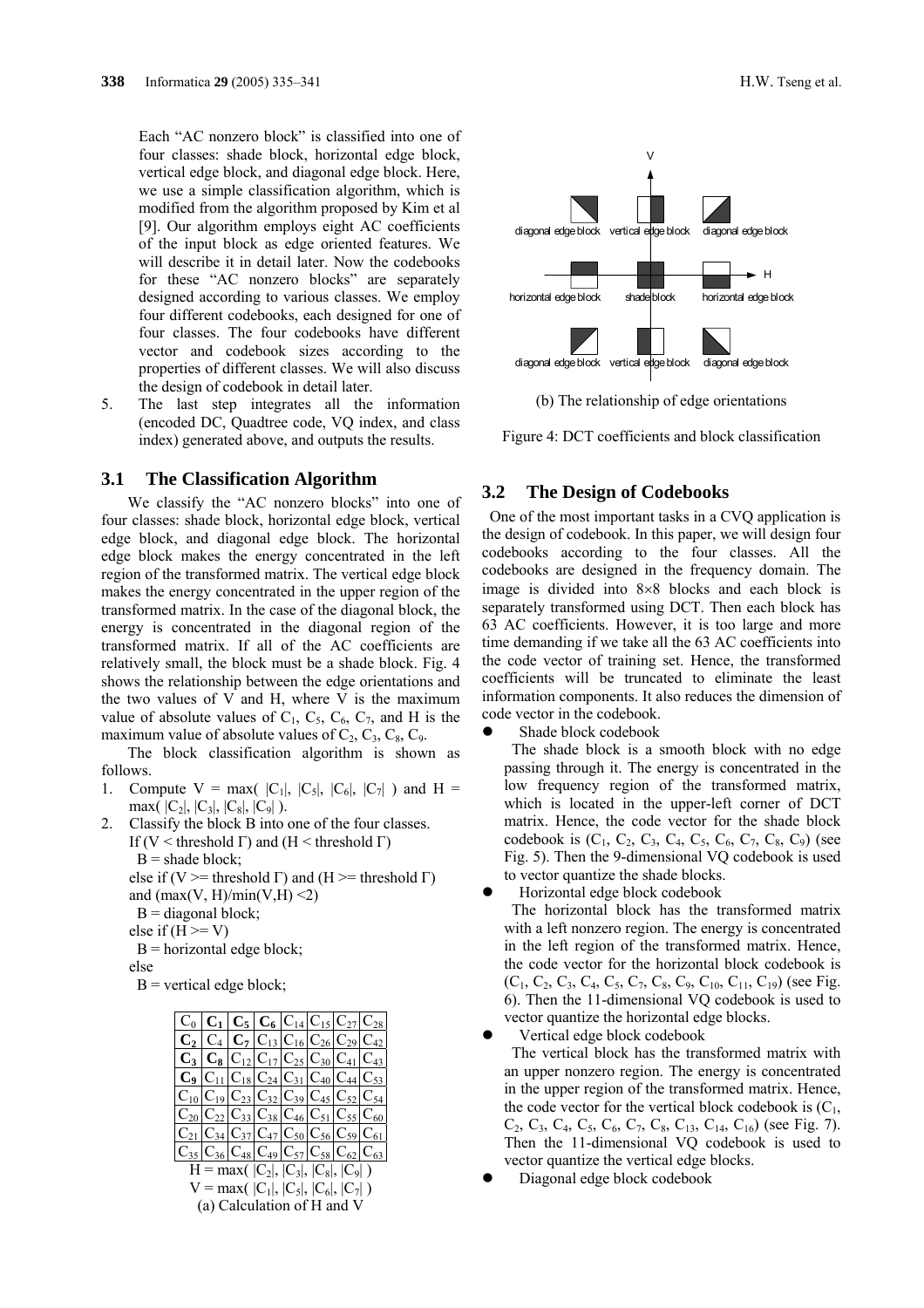The diagonal edge block is the most complicated block. So we need more dimensional code vector to represent the block. The energy is concentrated in the diagonal region of the transformed matrix. Hence, the code vector for the diagonal block codebook is  $(C_1,$  $C_2, C_3, C_4, C_5, C_7, C_8, C_{11}, C_{12}, C_{13}, C_{17}, C_{18}, C_{23}, C_{24},$  $C_{25}$ ) (see Fig. 8). Then the 15-dimensional VQ codebook is used to vector quantize the diagonal edge blocks.

| $C_0$ $C_1$ $C_5$ $C_6$ $C_{14}$ $C_{15}$ $C_{27}$ $C_{28}$               |  |  |  |
|---------------------------------------------------------------------------|--|--|--|
| $\overline{C_2}$ $C_4$ $C_7$ $C_{13}$ $C_{16}$ $C_{26}$ $C_{29}$ $C_{42}$ |  |  |  |
| $C_3$ $C_8$ $C_{12}$ $C_{17}$ $C_{25}$ $C_{30}$ $C_{41}$ $C_{43}$         |  |  |  |
| $C_9$ $C_{11}$ $C_{18}$ $C_{24}$ $C_{31}$ $C_{40}$ $C_{44}$ $C_{53}$      |  |  |  |
| $C_{10} C_{19} C_{23} C_{32} C_{39} C_{45} C_{52} C_{54}$                 |  |  |  |
| $ C_{20} C_{22} C_{33} C_{38} C_{46} C_{51} C_{55} C_{60}$                |  |  |  |
| $ C_{21} C_{34} C_{37} C_{47} C_{50} C_{56} C_{59} C_{61}$                |  |  |  |
| $ C_{35} C_{36} C_{48} C_{49} C_{57} C_{58} C_{62} C_{63}$                |  |  |  |

Figure 5: The code vector for shade block codebook

|  |  | $C_0$ $C_1$ $C_5$ $C_6$ $C_{14}$ $C_{15}$ $C_{27}$ $C_{28}$         |  |
|--|--|---------------------------------------------------------------------|--|
|  |  | $\overline{C_2}C_4C_7C_{13}C_{16}C_{26}C_{29}C_{42}$                |  |
|  |  | $C_3   C_8   C_{12}   C_{17}   C_{25}   C_{30}   C_{41}   C_{43}  $ |  |
|  |  | $C_9 C_{11} C_{18} C_{24} C_{31} C_{40} C_{44} C_{53} $             |  |
|  |  | $C_{10}C_{19}C_{23}C_{32}C_{39}C_{45}C_{52}C_{54}$                  |  |
|  |  | $C_{20}C_{22}C_{33}C_{38}C_{46}C_{51}C_{55}C_{60}$                  |  |
|  |  | $C_{21} C_{34} C_{37} C_{47} C_{50} C_{56} C_{59} C_{61} $          |  |
|  |  | $C_{35} C_{36} C_{48} C_{49} C_{57} C_{58} C_{62} C_{63} $          |  |

Figure 6: The code vector for horizontal edge block codebook

|  |  | $C_0$ $C_1$ $C_5$ $C_6$ $C_{14}$ $C_{15}$ $C_{27}$ $C_{28}$               |  |
|--|--|---------------------------------------------------------------------------|--|
|  |  | $\overline{C_2}$ $C_4$ $C_7$ $C_{13}$ $C_{16}$ $C_{26}$ $C_{29}$ $C_{42}$ |  |
|  |  | $C_3$ $C_8$ $C_{12}$ $C_{17}$ $C_{25}$ $C_{30}$ $C_{41}$ $C_{43}$         |  |
|  |  | $C_9 C_{11} C_{18} C_{24} C_{31} C_{40} C_{44} C_{53}$                    |  |
|  |  | $C_{10} C_{19} C_{23} C_{32} C_{39} C_{45} C_{52} C_{54}$                 |  |
|  |  | $C_{20} C_{22} C_{33} C_{38} C_{46} C_{51} C_{55} C_{60}$                 |  |
|  |  | $C_{21}  C_{34}  C_{37}  C_{47}  C_{50}  C_{56}  C_{59}  C_{61}$          |  |
|  |  | $C_{35} C_{36} C_{48} C_{49} C_{57} C_{58} C_{62} C_{63}$                 |  |

Figure 7: The code vector for vertical edge block codebook

|  | $C_0$ $C_1$ $C_5$ $C_6$ $C_{14}$ $C_{15}$ $C_{27}$ $C_{28}$                                |  |  |  |
|--|--------------------------------------------------------------------------------------------|--|--|--|
|  | $\overline{C_2}$ $C_4$ $C_7$ $\overline{C_{13}}$ $C_{16}$ $C_{26}$ $C_{29}$ $C_{42}$       |  |  |  |
|  | $C_3  C_8   C_{12}   C_{17}   C_{25}   C_{30}   C_{41}   C_{43}$                           |  |  |  |
|  | $\overline{C_9}$ $C_{11}$ $C_{18}$ $C_{24}$ $\overline{C_{31}}$ $C_{40}$ $C_{44}$ $C_{53}$ |  |  |  |
|  | $C_{10}$ $C_{19}$ $C_{23}$ $C_{32}$ $C_{39}$ $C_{45}$ $C_{52}$ $C_{54}$                    |  |  |  |
|  | $C_{20} C_{22}\overline{ C_{33} }C_{38} C_{46} C_{51} C_{55} C_{60}$                       |  |  |  |
|  | $C_{21}  C_{34}  C_{37}  C_{47}  C_{50}  C_{56}  C_{59}  C_{61}$                           |  |  |  |
|  | $C_{35} C_{36} C_{48} C_{49} C_{57} C_{58} C_{62} C_{63}$                                  |  |  |  |

Figure 8: The code vector for diagonal edge block codebook

Furthermore, to make the TCVQ can provide different compression ratios, each code vector of the codebooks possesses original AC coefficients. It means the transformed coefficients in these codebooks are not quantized. The user specifies a quality factor (Q) when they encode an image. TCVQ uses the quality factor (Q) and the default quantization table (Table I) of JPEG to quantize the DCT coefficients and the codebooks. Then each block is coded with an index value of the closest code vector in the quantized codebook. In the same way, the TCVQ uses the quality factor (Q) and the table to quantize the codebook while decoding image. The code vector in the quantized codebook is used to reproduce the DCT matrix. The missing components are padded with zero value. Finally, the DCT matrix is inversely transformed using IDCT to obtain an approximated image.

The traditional VQ-based compression method needs many various sizes of codebooks to achieve the request of various compression ratios. Take a 256 grey scale image with a block size of n×n for example. Choosing a codebook with size M, then the compression ratio in traditional VQ is  $8n^2/log_2M$ . If we need the higher compression ratio, the M must be reduced. It is necessary to train a new codebook with smaller size. But TCVQ uses only the same codebook at various compression ratios. Larger quality factor (Q) causes the number of "AC zero block" to increase, thus the compression ratio is increased.

| Table I. The default quantization table of JPEG |  |  |  |  |  |  |  |
|-------------------------------------------------|--|--|--|--|--|--|--|
|                                                 |  |  |  |  |  |  |  |

|  |  | 16   11   10   16   24   40   51   61     |  |
|--|--|-------------------------------------------|--|
|  |  | $12$  12 14 19 26 58 60 55                |  |
|  |  | 14   13   16   24   40   57   69   56     |  |
|  |  | 14   17   22   29   51   87   80   62     |  |
|  |  | 18 22 37 56 68 109 103 77                 |  |
|  |  | 24 35 55 64 81 104 113 92                 |  |
|  |  | 49   64   78   87   103   121   120   101 |  |
|  |  | 72   92   95   98   112   100   103   99  |  |

### **4 Experimental Results**

For performance evaluation, we designed four different sized codebooks by using LBG algorithm [12]. The shade block codebook is a 9-dimentional VQ with codebook size 64. The horizontal edge block codebook is an 11-dimentional VQ with codebook size 128. The vertical edge block codebook is an 11-dimentional VQ with codebook size 128. The diagonal edge block codebook is a 15-dimentional VQ with codebook size 256. The codebook size of different codebooks depends on the complexity of the blocks. The shade block is smooth and the codebook size is small. The diagonal edge block is too complicated and the codebook size is large. This kind of classification can also reduce the bit rate of image because regular image usually has a large number of smooth blocks. Besides, the threshold Γ defined by the block classification algorithm in section 3.1 is chosen to be 45, which is experimentally set and work for all images.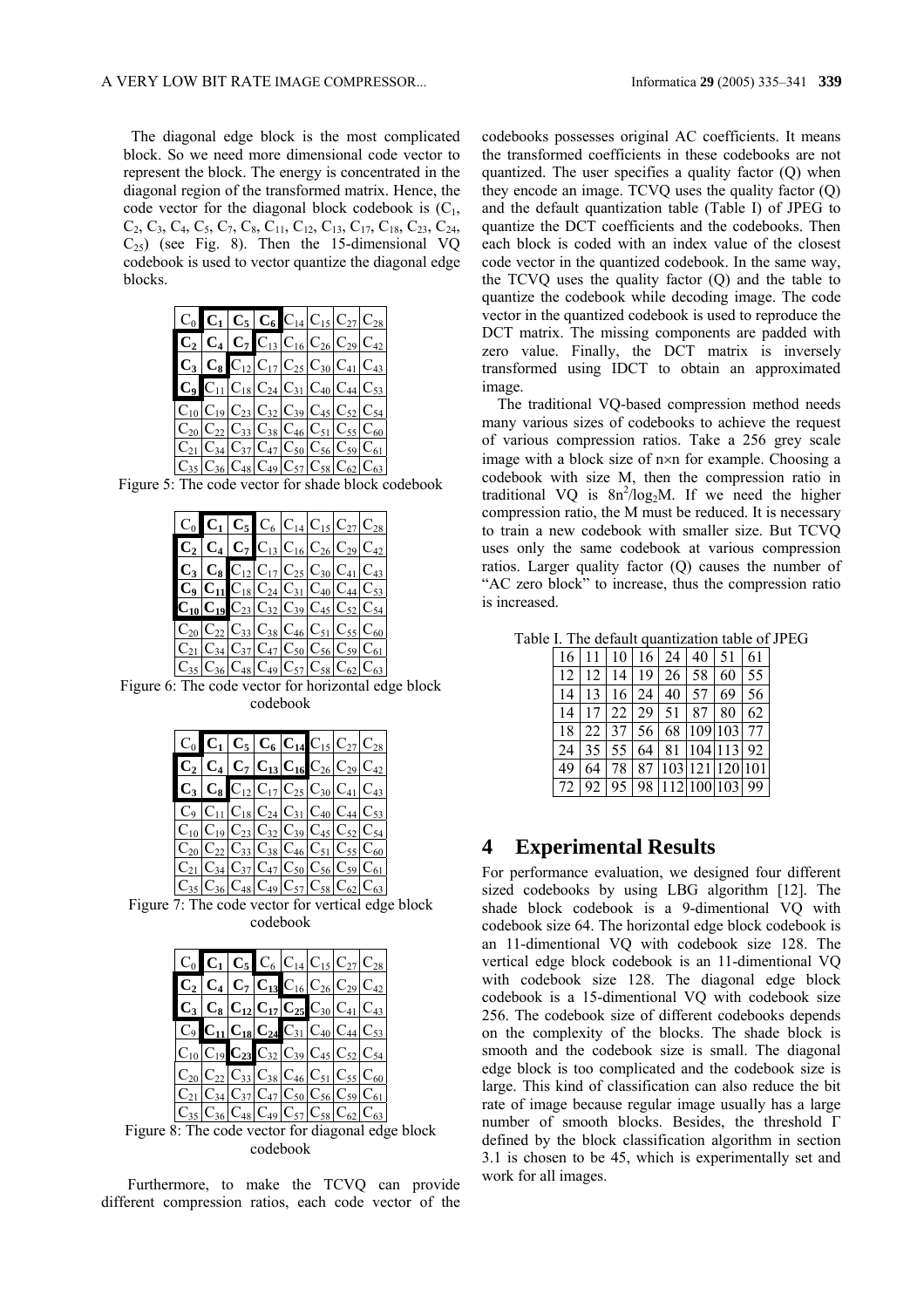Table II. JPEG and TCVQ performances

|                |             | PSNR (dB)   |
|----------------|-------------|-------------|
| Bit rate (bpp) | <b>JPEG</b> | <b>TCVO</b> |
| 0.20           | 29.32       | 29.40       |
| 0.18           | 28.07       | 29.24       |
| 0.16           | 26.89       | 28.94       |
| 0.14           | 24.89       | 28.41       |
| 0.12           | 21.33       | 27.64       |
| 0.10           |             | 26.56       |
|                | (a) Lena    |             |
|                |             |             |
|                |             |             |
|                |             | PSNR (dB)   |
| Bit rate (bpp) | JPEG        | <b>TCVO</b> |
| 0.20           | 29.67       | 29.63       |
| 0.18           | 28.70       | 29.40       |
| 0.16           | 27.05       | 29.15       |
| 0.14           | 25.12       | 28.58       |
| 0.12           | 20.42       | 27.87       |
| 0.10           |             | 26.64       |

Two 512×512 images (Lena and Pepper) outside the training set were used for testing. The training set was obtained from eight different 512×512 images. All the images are 256 grey scale images. DCT is performed with a block size of 8×8.



(b) Pepper

Figure 9: Bit rate versus PSNR using JPEG and TCVQ

We employ the bit per pixel (bpp) to estimate the transmission bit rate. It is defined as  $bpp = P/B$ , where *P* is the total number of pixels in an image and *B* is the total number of transmitted bits for this image. As a measure of reconstructed image quality, the peak signal-to-noise ratio (PSNR) in dB is used, which is defined as follows:

$$
PSNR = 10 \times \log_{10} \frac{255^2}{MSE} dB,
$$

where MSE is the mean-square error. For an N×N image, its MSE is defined as

$$
MSE = (\frac{1}{N})^2 \times \sum_{i=1}^{N} \sum_{j=1}^{N} (\alpha[i, j] - \beta[i, j])^2.
$$

Here,  $\alpha[i,j]$  and  $\beta[i,j]$  denote the original and decoded gray levels of the pixel [i,j] in the image, respectively. A larger PSNR value means that the encoded image preserves the original image quality better.

 In general, the compression rate of VQ-based image compressor is obviously strictly dependent on the codebook size. For example in Kim et al.'s scheme [9], the bit rate is  $0.625$  bpp when using a  $4\times4$  block with codebook size 1024. However, the size of the codebook at low bit rate, such as 0.25 bpp, is reduced to 16. It is quite obvious that the reconstructed image quality is degraded significantly. Thus a general VQ-based image compressor is inadequate for coding at low bit rates.



Figure 10: Original test images

For comparison, TCVQ versus baseline JPEG (using default Huffman table) are tabulated. The PSNR values of TCVQ and JPEG at different bit rates for Lena and Pepper images are given in Table II. The JPEG program is taken from public domain license: Stanford University Portable Video Research Group. The PSNR plots shown in Fig. 9 illustrate the performance of the TCVQ against JPEG for different bit rates.

In Table II and Fig. 9, it can be seen that TCVQ outperforms JPEG. The quality of JPEG image is degraded very quickly at low bit rate. On the contrary, TCVQ maintains a stable quality at low bit rate. Fig. 10 shows the original test images. Figures 11 and 12 show the reconstructed images for the two algorithms, with different bit rates.